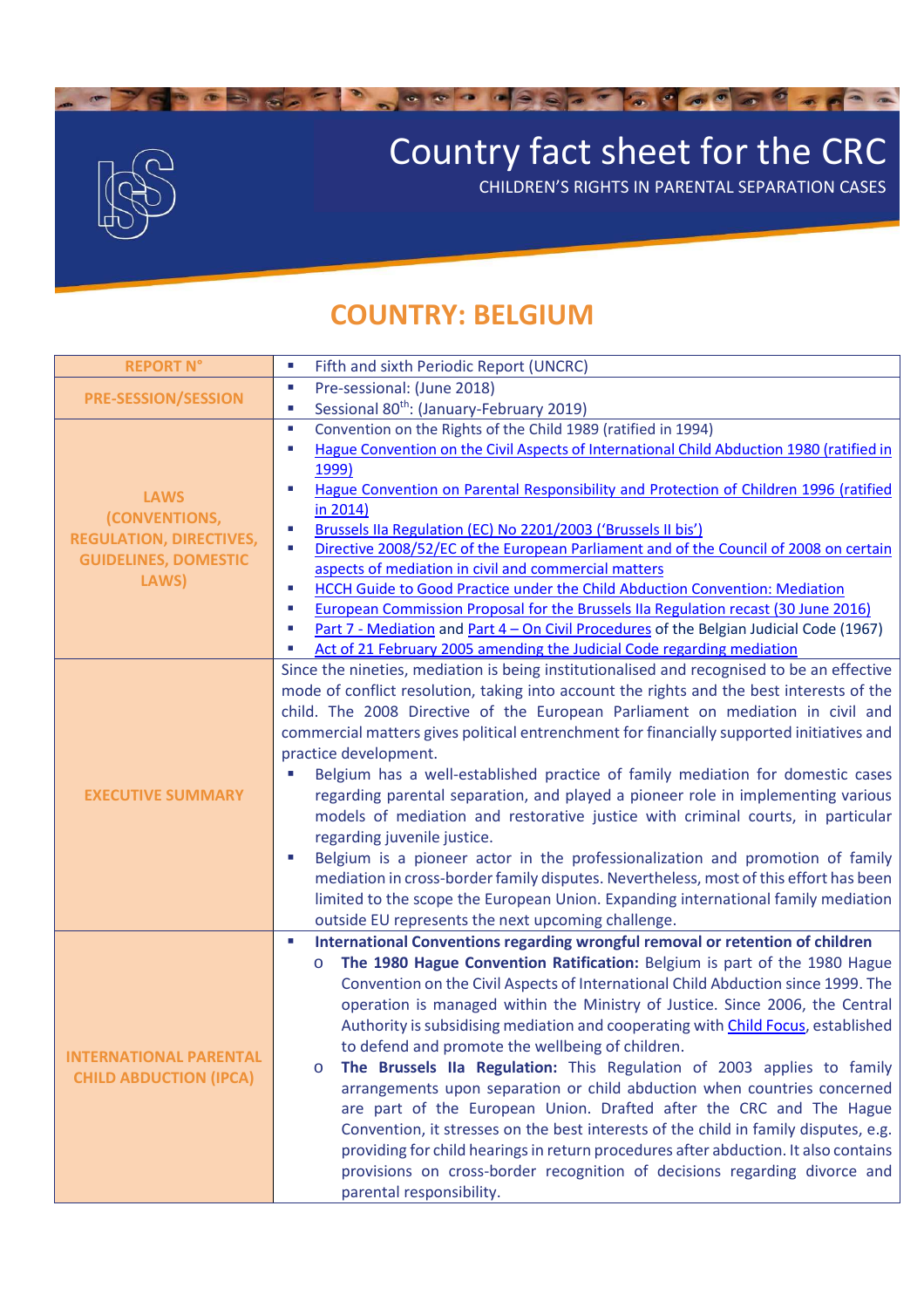|                                                       | $\mathcal{L}_{\mathcal{A}}$<br><b>Challenges:</b><br>Non-Hague countries: One tenth of the caseload registered in Belgium involves<br>$\circ$<br>a non-signatory country, where judicial proceedings regarding child abduction<br>are particularly difficult and results uncertain. Often these cases call on<br>diplomatic means or amicable resolution. The Malta Process initiated by The<br>Hague Bureau paves the way for judicial cooperation and amicable conflict<br>resolution in countries of Sharia law, yet these cases remain challenging and far<br>too often unresolved.<br>Recast of the Brussels IIa: While the Regulation is considered to work well, the<br>$\circ$<br>European Commission undertakes, since 2016, a harmonisation process for more<br>efficiency of cross-border judicial procedures with the goal to strengthen the<br>rights of parents and safeguard the best interests of the child. For example, the<br>European Parliament's Committee on Legal Affairs (JURI) proposed to expand the<br>rule concerning the child's right to be heard in return proceedings to all matters<br>of parental responsibility and arrangements; or, the European Commission<br>proposes to consider children's participation rights - and respect of implemented<br>standards in this regard - before recognition and exequatur of decisions.<br>Judicial deadlines: In Belgium, judicial proceedings are rather lengthy, taking on<br>$\circ$<br>average a year to settle, far from the six weeks period prescribed by the 1980<br>Hague convention.                                                                                                                                                  |
|-------------------------------------------------------|------------------------------------------------------------------------------------------------------------------------------------------------------------------------------------------------------------------------------------------------------------------------------------------------------------------------------------------------------------------------------------------------------------------------------------------------------------------------------------------------------------------------------------------------------------------------------------------------------------------------------------------------------------------------------------------------------------------------------------------------------------------------------------------------------------------------------------------------------------------------------------------------------------------------------------------------------------------------------------------------------------------------------------------------------------------------------------------------------------------------------------------------------------------------------------------------------------------------------------------------------------------------------------------------------------------------------------------------------------------------------------------------------------------------------------------------------------------------------------------------------------------------------------------------------------------------------------------------------------------------------------------------------------------------------------------------------------------------------|
| <b>INTERNATIONAL FAMILY</b><br><b>MEDIATION (IFM)</b> | Family mediation in Belgium: Family mediation is integrated in the Judiciary Code<br>$\blacksquare$<br>since 2005. With the establishment of the "Commission fédérale de médiation",<br>providing a pool of more than 1000 certified practitioners in various mediation<br>fields, quality standards and practice control are guaranteed. Family mediation is<br>widely used in domestic proceedings, especially for divorce and parental<br>responsibility matters, upon both judicial referral and private initiative. Mediation<br>services, just like legal aid, are free of charge for persons with low income.<br>IFM in Europe: Belgium plays a leading role in IFM development and advancement<br>×.<br>in the European Union, in particular promoting research and training, establishing<br>quality requirements and advocating for strengthened consideration of the best<br>interests of the child. Missing Children hosts the "Cross-border Family Mediators"<br>network; a Belgian-German initiative for IFM trained mediators, based on the<br>Wrocław Declaration. In October 2017, Child Focus launched EPIC, a Belgian<br>international family pre-mediation pilot project in cases of child abduction, funded<br>by the European Commission and legal authorities in Brussels and Gent.<br>IFM in the World: Although Belgium is at the forefront of IFM promotion, action is<br>×.<br>essentially confined to the EU. In the context of increasing expatriation and<br>migration, there is a need to consider mediation worldwide as a means to fill a void<br>in private international law. This is especially relevant for the cases of international<br>child abduction outside the Hague Convention. |
| <b>STATISTICS</b>                                     | International marriages and divorces: 17.2% of the marriages celebrated in Belgium<br>$\blacksquare$<br>were international marriages and 17.4% of the divorces filed involved a foreign<br>partner in 2012 (more recent statistics of 2016 are difficult to interpret).<br>International Child Abduction: Between 1985 and December 2016, 2802 cases of<br>×.<br>international child abduction were officially recorded, 73% of which consist of<br>abduction from Belgium to a foreign country. Since 2004, the Central Authority<br>opens on average 133 cases per year involving 179 children, mostly with France, the<br>Netherlands, Morocco and Germany. Almost 60% of the cases involve a European<br>country. Most of the cases (60%) end up in a voluntary return and 10% are resolved<br>amicably. The average time to reach the final outcome of a case was 211 days in<br>2015.<br>Family Mediation in Belgium: In 2015, an estimated 3210 family mediations were<br>ш<br>conducted, 84% of which were started on a voluntary basis and 16% on judicial<br>request; 225 of these cases are estimated to have had a cross-border element.                                                                                                                                                                                                                                                                                                                                                                                                                                                                                                                                                                         |